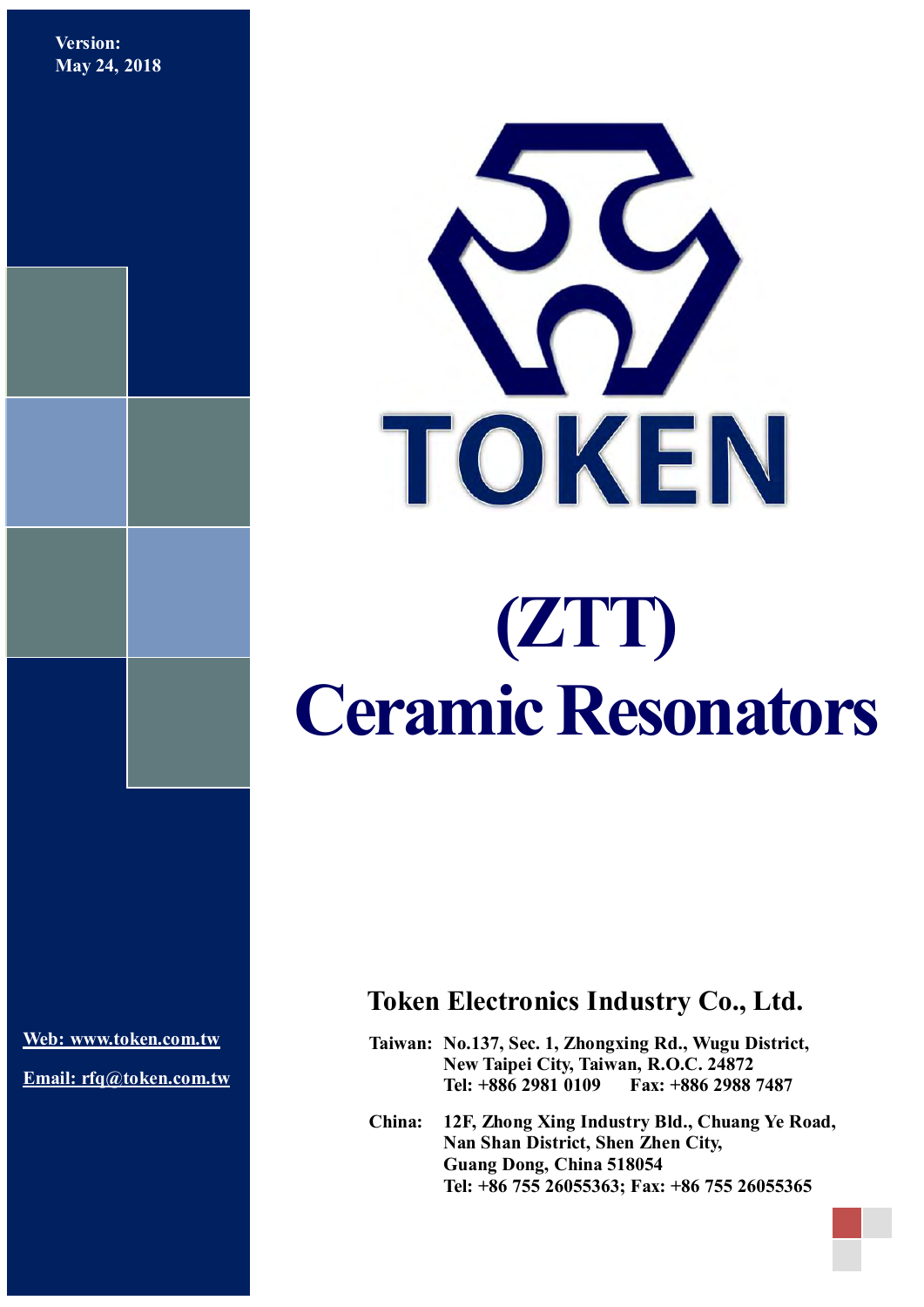

## **Product Introduction**

# **Token ceramic resonator with built-in capacitor (ZTT) is compatible to Murata resonator CST series.**

#### **Benefit Features :**

- Built-in load capacitance reduced parts cost and mounting cost.
- Faster start-up time as compared to quartz crystals.
- $\bullet$  Excellent temperature stability ( $\pm 0.3\%$ ).
- High density mounting.
- Simplified circuit.
- $\bullet$  Low cost.

Token resonators provide an attractive alternative to quartz crystals for oscillation frequency stabilization in many applications. When compared to quartz devices, ceramics' easily mass production, low cost, mechanical ruggedness, and small size often outweigh the reduced precision to which frequencies can be controlled.

Additionally, (ZTT) resonators are better equipped to handle fluctuations in external circuit or power supply voltage due to their use of mechanical resonance and providing stable oscillation without adjustment. Further, these characteristics



offer for a much faster rise times and are independent of drive level considerations.

Token resonator (ZTT) series is used as standard clocks for microprocessors in various electronic devices. Token produces miniaturized, high-performance (ZTT) resonator series using its superior fabrication, assembly and packaging technologies. The ZTT device offers frequency range from 1.79 MHz to 60.00 MHz with an initial frequency tolerance of  $\pm$  0.5%, stability tolerance  $\pm$  0.3% at -20°C  $\sim$  +80°C, and aging tolerance  $\pm$  0.3%. The ZTT resonator features built-in capacitance with 3 lead terminals to eliminate any need for external loading capacitors and reduces component count. These devices conform to the RoHS directive.

Application of specific designs also available including tighter tolerances and frequency adjusted to requirements. Contact us with your specific needs. For more information, please link to Token official website ["Ceramic Resonators"](http://www.token.com.tw/resonator/index.html).

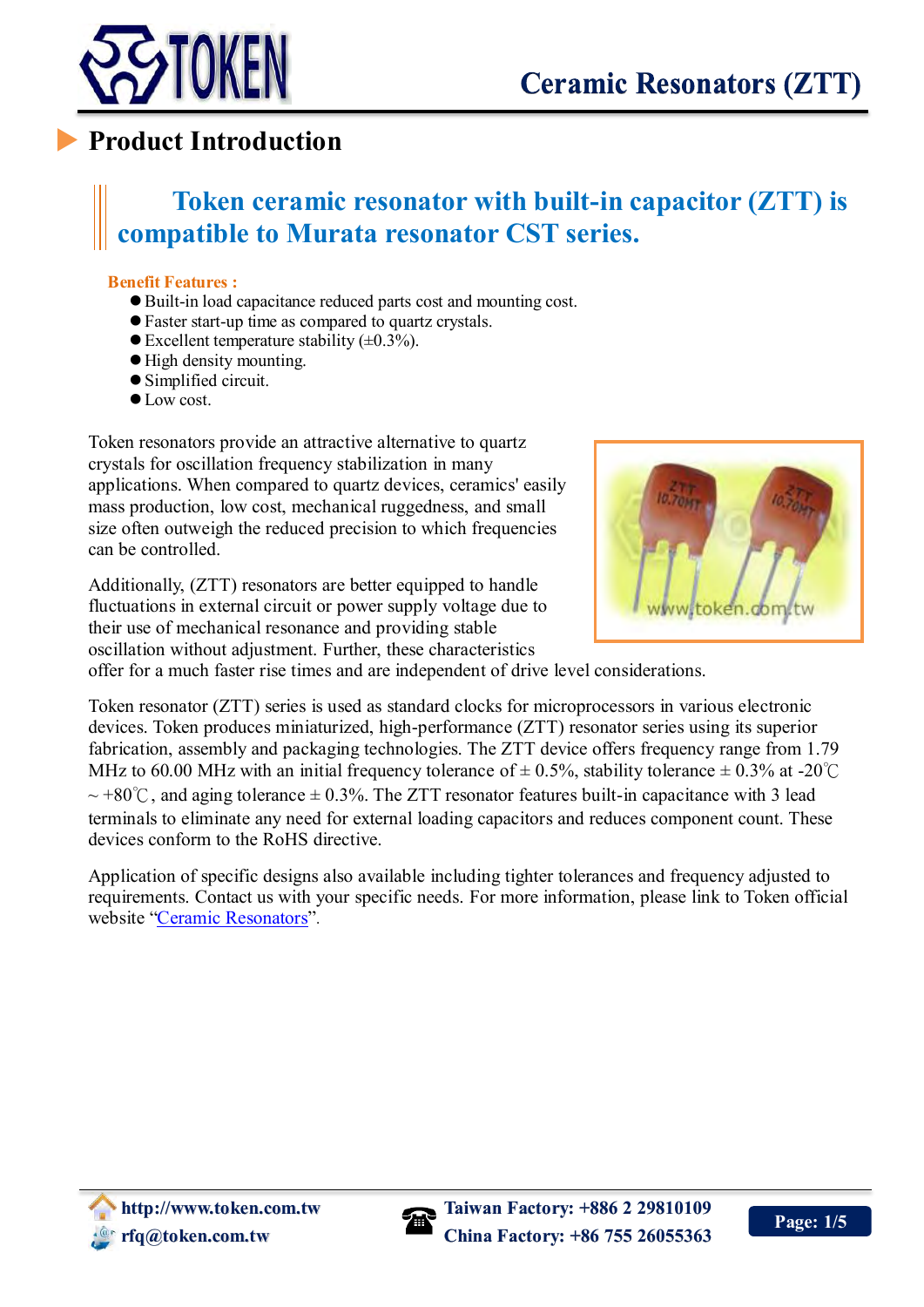

# **Dimensions**

## **Dimensions (Unit: mm) (ZTT)**



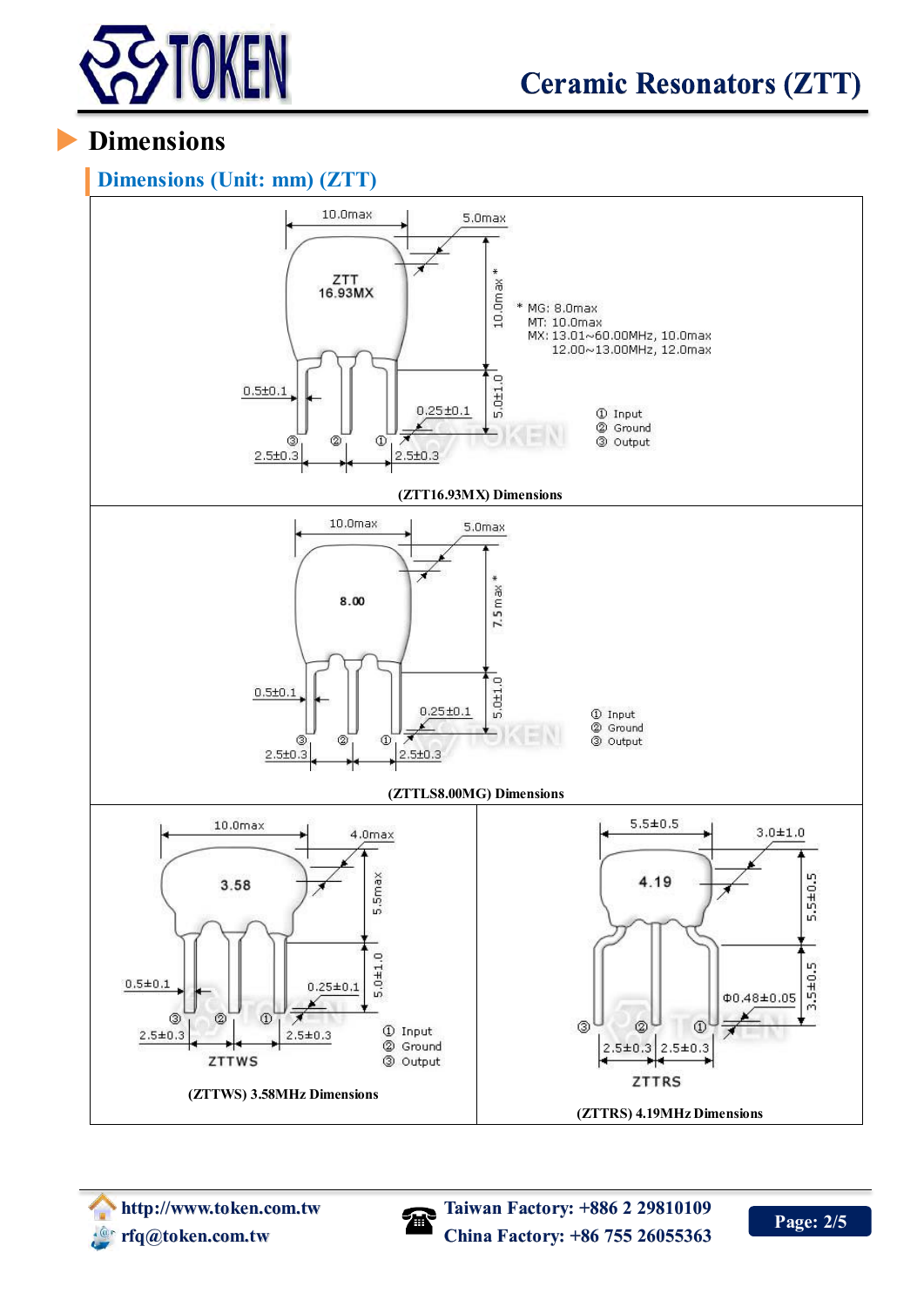

# **Technical Characteristics**

## **Technical Characteristics (ZTT)**

| <b>Part Number</b> | <b>Frequency</b><br>Range<br>(MHz) | <b>Frequency</b><br><b>Accuracy</b><br>$(at 25^{\circ}C)(\%)$ | <b>Stability in</b><br><b>Temperature</b><br>$(-20^{\circ}\text{C} \sim +80^{\circ}\text{C})$<br>(%) | <b>Operating</b><br><b>Temperature</b><br>(C) | <b>Aging For</b><br><b>Ten Years</b><br>(%) |
|--------------------|------------------------------------|---------------------------------------------------------------|------------------------------------------------------------------------------------------------------|-----------------------------------------------|---------------------------------------------|
| $ZTT***MG$         | $1.79 \sim 6.00$                   | $\pm 0.5$                                                     | $\pm 0.3$                                                                                            | $-20 \sim +80$                                | $\pm 0.3$                                   |
| ZTTWS***MG         | $1.79 \sim 6.00$                   | $\pm 0.5$                                                     | $\pm 0.3$                                                                                            | $-20 \sim +80$                                | $\pm 0.3$                                   |
| ZTTLS***MG         | $3.00 \sim 8.00$                   | $\pm 0.5$                                                     | $\pm 0.3$                                                                                            | $-20 \sim +80$                                | $\pm 0.3$                                   |
| ZTTRS***MG         | $3.00 \sim 10.00$                  | $\pm 0.5$                                                     | $\pm 0.3$                                                                                            | $-20 \sim +80$                                | $\pm 0.3$                                   |
| $ZTT***MT$         | $6.00 \sim 13.00$                  | $\pm 0.5$                                                     | $\pm 0.3$                                                                                            | $-20 \sim +80$                                | $\pm 0.3$                                   |
| $ZTT***MX$         | $12.00 \sim 60.00$                 | $\pm 0.5$                                                     | $\pm 0.3$                                                                                            | $-20 \sim +80$                                | $\pm 0.3$                                   |

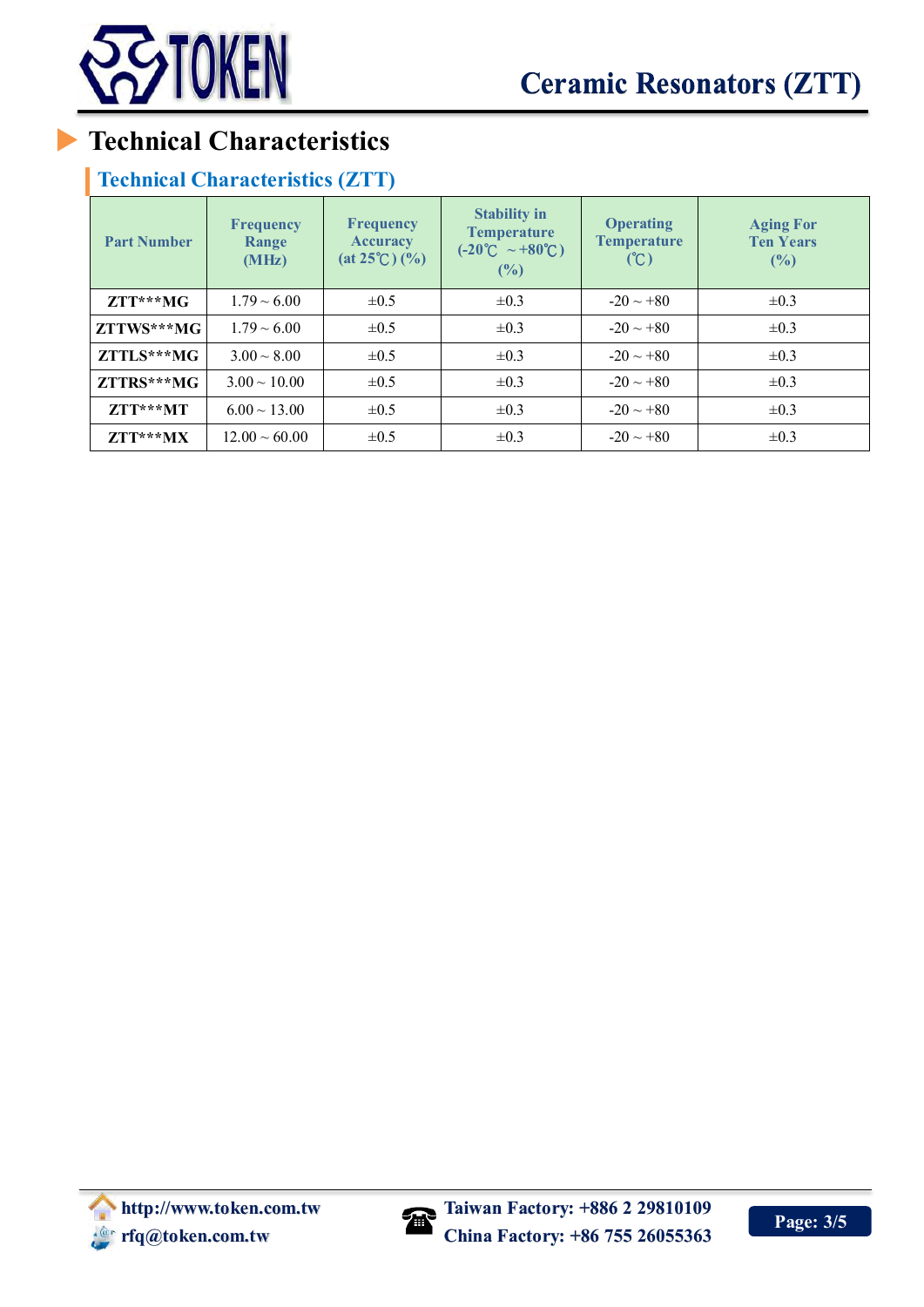

# **Test Circuit for MOS IC**

## **Test Circuit for MOS IC (ZTT)**

#### **Loading Capacitor (C1 & C2)**

The stability of the oscillation circuit is mainly determined by the C1  $\&$  C2 values. If the load capacitance is too small, unstable oscillation will occur because of oscillation waveform distortion. If too high, a stop in oscillation can be expected. When comparing the same IC, oscillation circuits with lower frequencies require higher capacitance.

#### **Feedback Resistor (R = 1MΩ):**

A Feedback Resistor is used to determine the oscillation circuit bias. The feedback resistance will contribute to instability if it is too large by reducing feedback. Conversely, if it is too small, increases in current will be realized thereby reducing gain. Recent developments in IC design allows for the integration of the feedback resistor in many cases.

#### **Damping Resistor (Rd optional):**

Abnormal harmonic oscillation can be suppressed using a dampening resistor. The dampening resistor and load capacitors work together as a low-pass filter to reduce gain in the MHz range of oscillation.

#### **Bias resistor (Rb optional):**

A Bias Resistor can be utilized in the Resonator Oscillation Circuit to change the bias point when a reduction in IC gain is required, or to suppress unstable oscillation. This may be especially considered when a 3 stage buffered IC, or TTL IC, is used.

Token Engineers can help with the circuit design if needed.



**MHz (ZTT) Test Circuit for MOS IC**

## **Resonator Optimum and IC Evaluations (ZTT)**

Tolerance is determined by the design of the resonator. However stability and correlation is determined by the IC evaluation. The microcontroller is evaluated with the ceramic resonators to determine the best possible circuit conditions to achieve stability and stable oscillation.

In addition, frequency correlation is measured to meet the tight initial frequency tolerance required. For the tight tolerance resonators the IC evaluation must be completed on the final circuit board layout. The final circuit boards provide the most accurate measurement of the frequency correlation.

This measurement will account for the effects of stray capacitance on the oscillation frequency. Once the correlation is determined the frequency of the resonator is adjusted to compensate for the correlation.